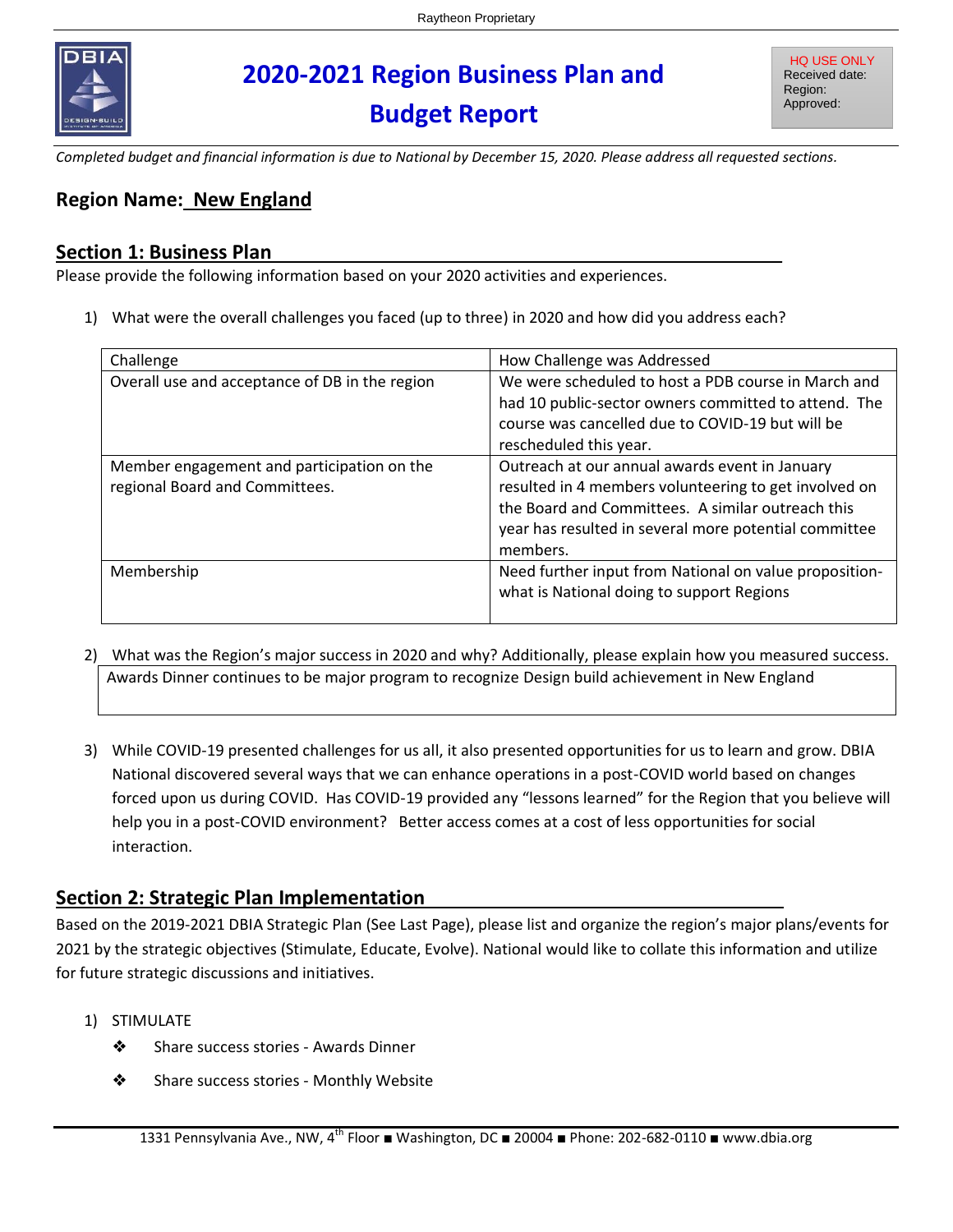- ❖ Design Build Heros- Highlight Individual Achievements Pioneers, Past Presidents list
- 2) EDUCATE
	- ❖ Progressive DB concern in the industry related to LS DB
	- ❖ More collaboration with other regions Monthly Travelling Virtual Event
	- ❖ How and where is design build being taught at New England College Campuses?

#### 3) EVOLVE

- ❖ Tracking of Future DB projects Database does National track this information.
- ❖ Design Build Data Base of Projects in New England, Largest Projects list
- ❖ Greater Collaboration with National Design Build Firms with presence in New England

#### **Section 3: Region and National Synergy**\_\_\_\_\_\_\_\_\_\_\_\_\_\_\_\_\_\_\_\_\_\_\_\_\_\_\_\_\_\_\_\_\_\_

To support and strengthen the partnership between National and the Regions, we would appreciate the opportunity to participate in an event for each region in 2021. Please list as many events as you would like and provide the following information to assist us in identifying the key opportunities to support your region and achieve this goal.

- $\square$  Event name: Awards Dinner
- $\Box$  Event purpose: Recognize and celebrate design/build projects in the region.
- Date/location: January 2022
- \*Staff/National Board Member Requested: Lisa Washington
- $\Box$  What role do you anticipate the national representative to play in support of your event? National Update

\*We cannot guarantee the individual requested will be able to attend but will do our best to accommodate all request

#### **Section 4: Region & Chapter Events**\_\_\_\_\_\_\_\_\_\_\_\_\_\_\_\_\_\_\_\_\_\_\_\_\_\_\_\_\_\_\_\_\_\_\_\_\_\_\_\_\_\_\_\_\_\_\_

- 1) Please attach a list of events held in 2020. attached
- 2) Please provide a list of planned events for 2021. Under development

#### **Section 5: Budget**\_\_\_\_\_\_\_\_\_\_\_\_\_\_\_\_\_\_\_\_\_\_\_\_\_\_\_\_\_\_\_\_\_\_\_\_\_\_\_\_\_\_\_\_\_\_\_\_\_\_\_\_

Please provide the following information regarding the Region's budget and current financial standing. We understand the COVID-19 may have resulted in you officially reforecasting your approved budget. If your Board officially revised your budget as a result of COVID, please compare your "forecast" instead of your original budget, and compare your actual to your reforecast.

- 1) Region Board approved budget for 2021 (in Excel). Attached
- 2) Current year to date comparison of 2020 budget vs. actual. Attached
- 3) Statement of assets and liabilities. Our current bank account balance is approximately \$35,000 with no liabilities.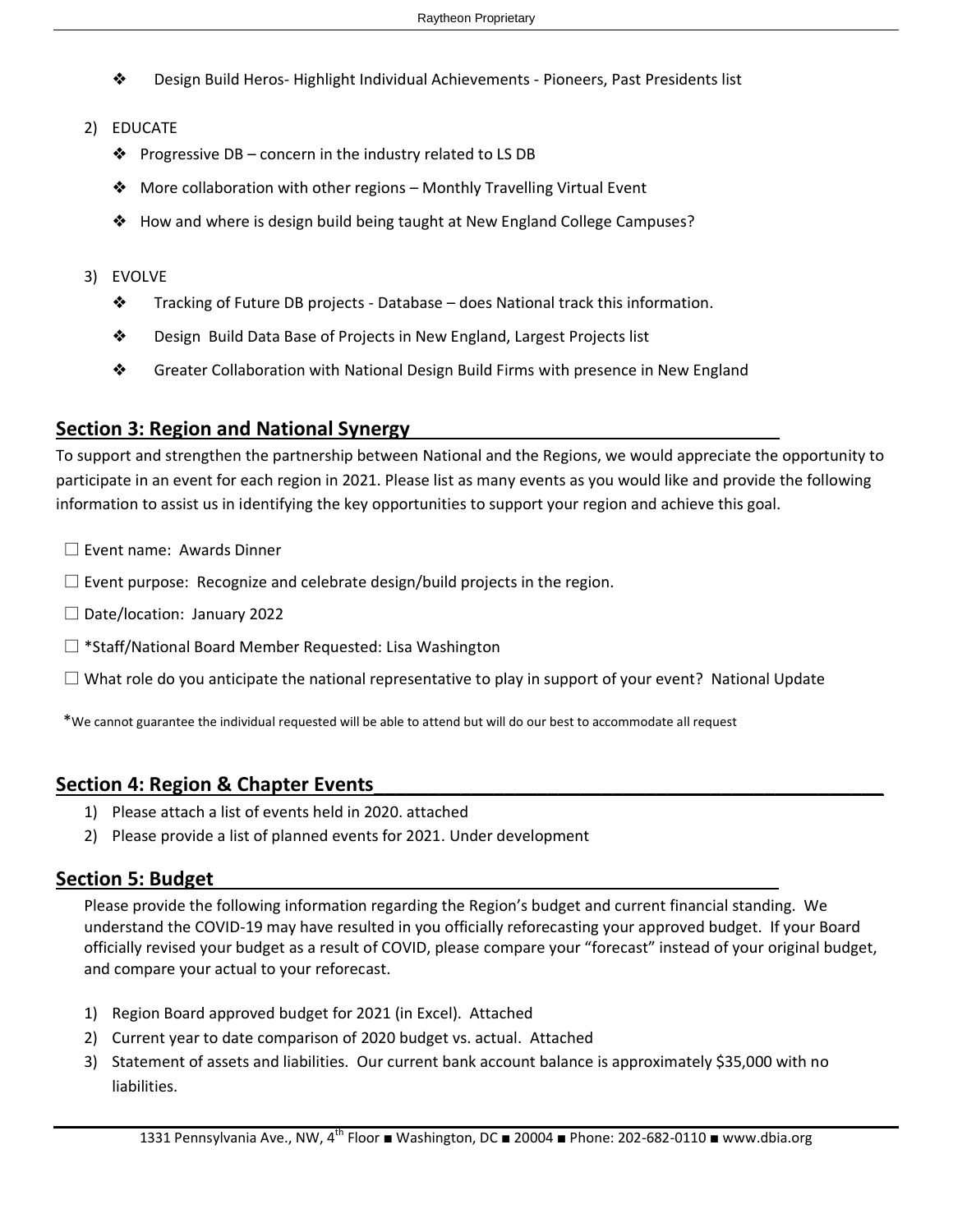#### **Section 5: Region and Chapter Leaders Report**\_\_\_\_\_\_\_\_\_\_\_\_\_\_\_\_\_\_\_\_\_\_\_\_\_\_\_\_

Please provide a current listing of ALL Region leader members with contact (email and phone) and term expiration information. *\*All volunteers must be members in good standing with DBIA*

#### **Region Leadership**

| <b>Region Executive</b> |                    |                    |                      |              |  |  |  |
|-------------------------|--------------------|--------------------|----------------------|--------------|--|--|--|
| <b>Position</b>         | <b>Name</b>        | <b>Term Expire</b> | <b>Email</b>         | <b>Phone</b> |  |  |  |
| <b>President</b>        | Emad Elsakka       | 1/2022             | eelsakka@nitscheng.c | 857.206.8687 |  |  |  |
|                         |                    |                    | om                   |              |  |  |  |
| <b>Vice-President</b>   | Andrew White       | 1/2022             | Andrew.White@jacobs  | 617.532.4291 |  |  |  |
|                         |                    |                    | .com                 |              |  |  |  |
| <b>Secretary</b>        | Open               |                    |                      |              |  |  |  |
| <b>Treasurer</b>        | Kurt Van Heiningen | 1/2022             | VanHeiningenKT@cdm   | 860.808.2282 |  |  |  |
|                         |                    |                    | smith.com            |              |  |  |  |

#### **Region Committee Chairs**

| <b>Committee</b> | <b>Chair Name</b>     | <b>Term Expire</b> | <b>Email</b>         | <b>Phone</b> |
|------------------|-----------------------|--------------------|----------------------|--------------|
| Membership       | <b>Rod Shaffert</b>   | 1/2022             | rodshaffert@gmail.co | 508.344.1937 |
|                  |                       |                    | $\underline{m}$      |              |
| Legislative      | Matthew G Feher       | 1/2022             |                      | 617.654.1818 |
| Programs/Events  | <b>Brandon Graska</b> | 1/2022             | bgraska@pda2000.co   | 617.756.4643 |
|                  |                       |                    | $\underline{m}$      |              |
|                  |                       |                    |                      |              |
|                  |                       |                    |                      |              |
|                  |                       |                    |                      |              |
|                  |                       |                    |                      |              |
|                  |                       |                    |                      |              |
|                  |                       |                    |                      |              |
|                  |                       |                    |                      |              |
|                  |                       |                    |                      |              |

\*Additional region leaders may be reported via attachment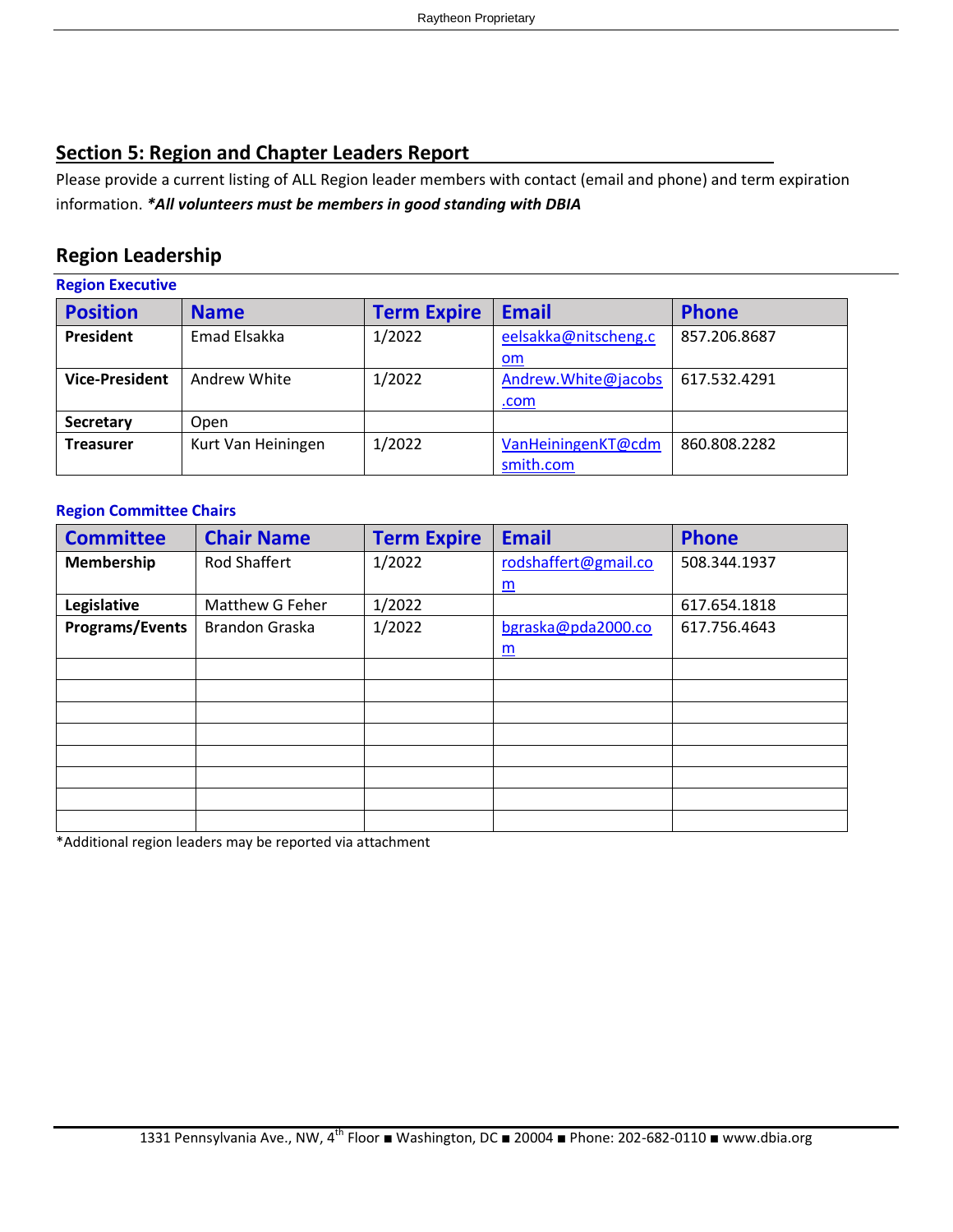#### **Chapter Leadership**

Please provide a current listing of ALL Chapter leader members with contact (email and phone) and term expiration information*. \*All volunteers must be members in good standing with DBIA*

| <b>Chapter Name:</b>      |  |
|---------------------------|--|
| <b>Chapter Territory:</b> |  |

#### **Chapter Leadership**

| <b>Position</b>       | <b>Name</b> | <b>Term Expire   Email</b> | <b>Phone</b> |
|-----------------------|-------------|----------------------------|--------------|
| President             |             |                            |              |
| <b>Vice-President</b> |             |                            |              |
| Secretary             |             |                            |              |
| <b>Treasurer</b>      |             |                            |              |

#### **Chapter Committee Chairs**

Chapter standing committees have been listed below. Chapters may also establish ad-hoc committees to pursue objectives of the Chapter. Please use space provided to report chapter ad-hoc committee chairs to National.

| <b>Committee</b>       | <b>Chair Name</b> | <b>Term Expire</b> | <b>Email</b> | <b>Phone</b> |
|------------------------|-------------------|--------------------|--------------|--------------|
| Legislative            |                   |                    |              |              |
| Membership             |                   |                    |              |              |
| <b>Programs/Events</b> |                   |                    |              |              |
| Sponsorship/Financial  |                   |                    |              |              |
|                        |                   |                    |              |              |
|                        |                   |                    |              |              |
|                        |                   |                    |              |              |
|                        |                   |                    |              |              |

\*Additional chapter committee chairs may be reported via attachment

| <b>Chapter Name:</b>      |  |
|---------------------------|--|
| <b>Chapter Territory:</b> |  |

**Chapter Leadership**

| <b>Position</b>                 | <b>Name</b> |                   |  | <b>Term Expire</b> |  | <b>Email</b> | <b>Phone</b> |
|---------------------------------|-------------|-------------------|--|--------------------|--|--------------|--------------|
| <b>President</b>                |             |                   |  |                    |  |              |              |
| <b>Vice-President</b>           |             |                   |  |                    |  |              |              |
| Secretary                       |             |                   |  |                    |  |              |              |
| <b>Treasurer</b>                |             |                   |  |                    |  |              |              |
| <b>Chapter Committee Chairs</b> |             |                   |  |                    |  |              |              |
| <b>Committee</b>                |             | <b>Chair Name</b> |  | <b>Term Expire</b> |  | <b>Email</b> | <b>Phone</b> |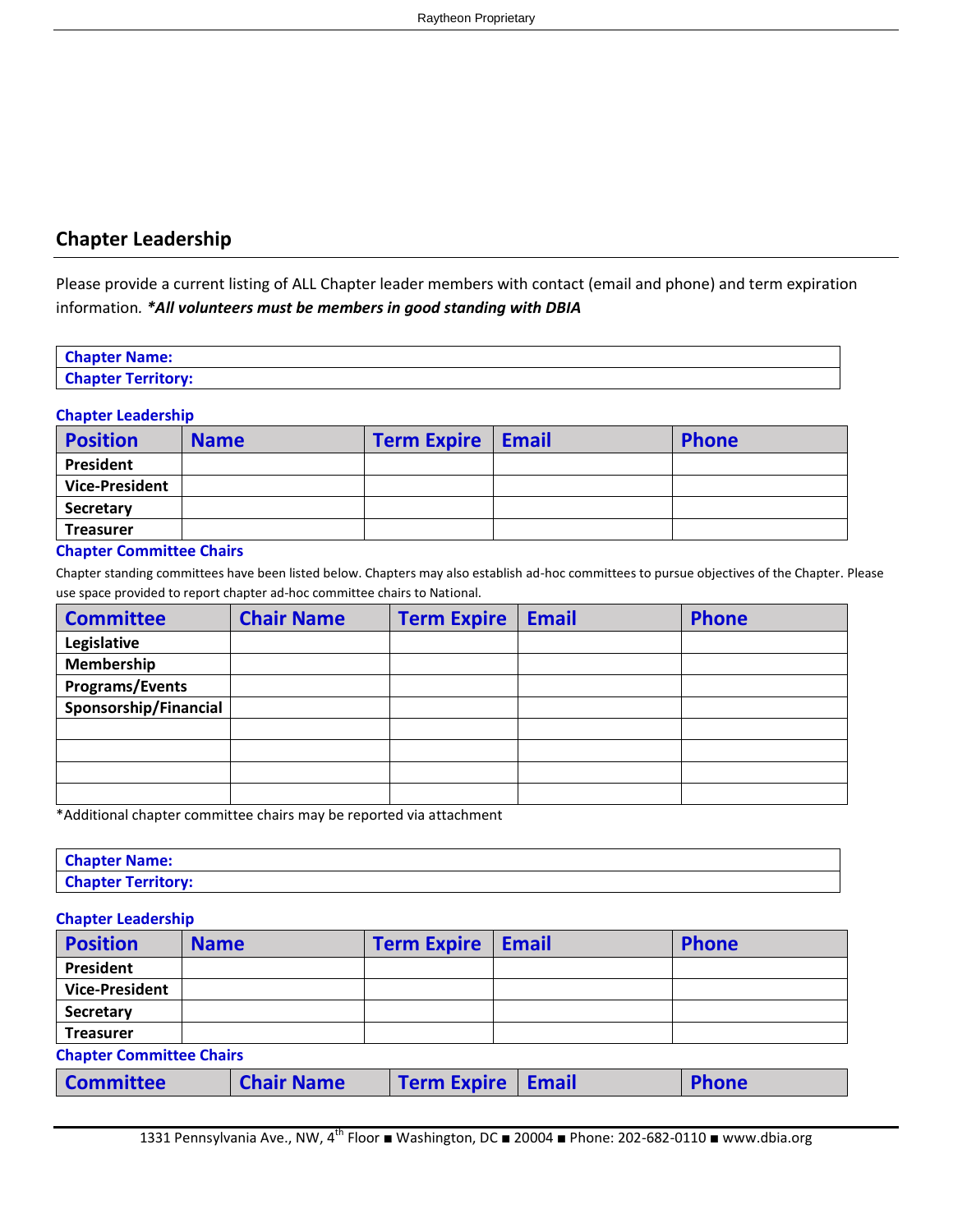| Legislative            |  |  |
|------------------------|--|--|
| Membership             |  |  |
| <b>Programs/Events</b> |  |  |
| Sponsorship/Financial  |  |  |
|                        |  |  |
|                        |  |  |
|                        |  |  |
|                        |  |  |

| <b>Chapter Name:</b>      |  |
|---------------------------|--|
| <b>Chapter Territory:</b> |  |

#### **Chapter Leadership**

| <b>Position</b>       | <b>Name</b> | <b>Term Expire   Email</b> | <b>Phone</b> |
|-----------------------|-------------|----------------------------|--------------|
| President             |             |                            |              |
| <b>Vice-President</b> |             |                            |              |
| Secretary             |             |                            |              |
| <b>Treasurer</b>      |             |                            |              |

#### **Chapter Committee Chairs**

| <b>Committee</b>       | <b>Chair Name</b> | <b>Term Expire</b> | <b>Email</b> | <b>Phone</b> |
|------------------------|-------------------|--------------------|--------------|--------------|
| Legislative            |                   |                    |              |              |
| Membership             |                   |                    |              |              |
| <b>Programs/Events</b> |                   |                    |              |              |
| Sponsorship/Financial  |                   |                    |              |              |
|                        |                   |                    |              |              |
|                        |                   |                    |              |              |
|                        |                   |                    |              |              |
|                        |                   |                    |              |              |

| <b>Chapter Name:</b>      |  |
|---------------------------|--|
| <b>Chapter Territory:</b> |  |

#### **Chapter Leadership**

| <b>Position</b>       | <b>Name</b> | <b>Term Expire   Email</b> | <b>Phone</b> |
|-----------------------|-------------|----------------------------|--------------|
| President             |             |                            |              |
| <b>Vice-President</b> |             |                            |              |
| <b>Secretary</b>      |             |                            |              |
| <b>Treasurer</b>      |             |                            |              |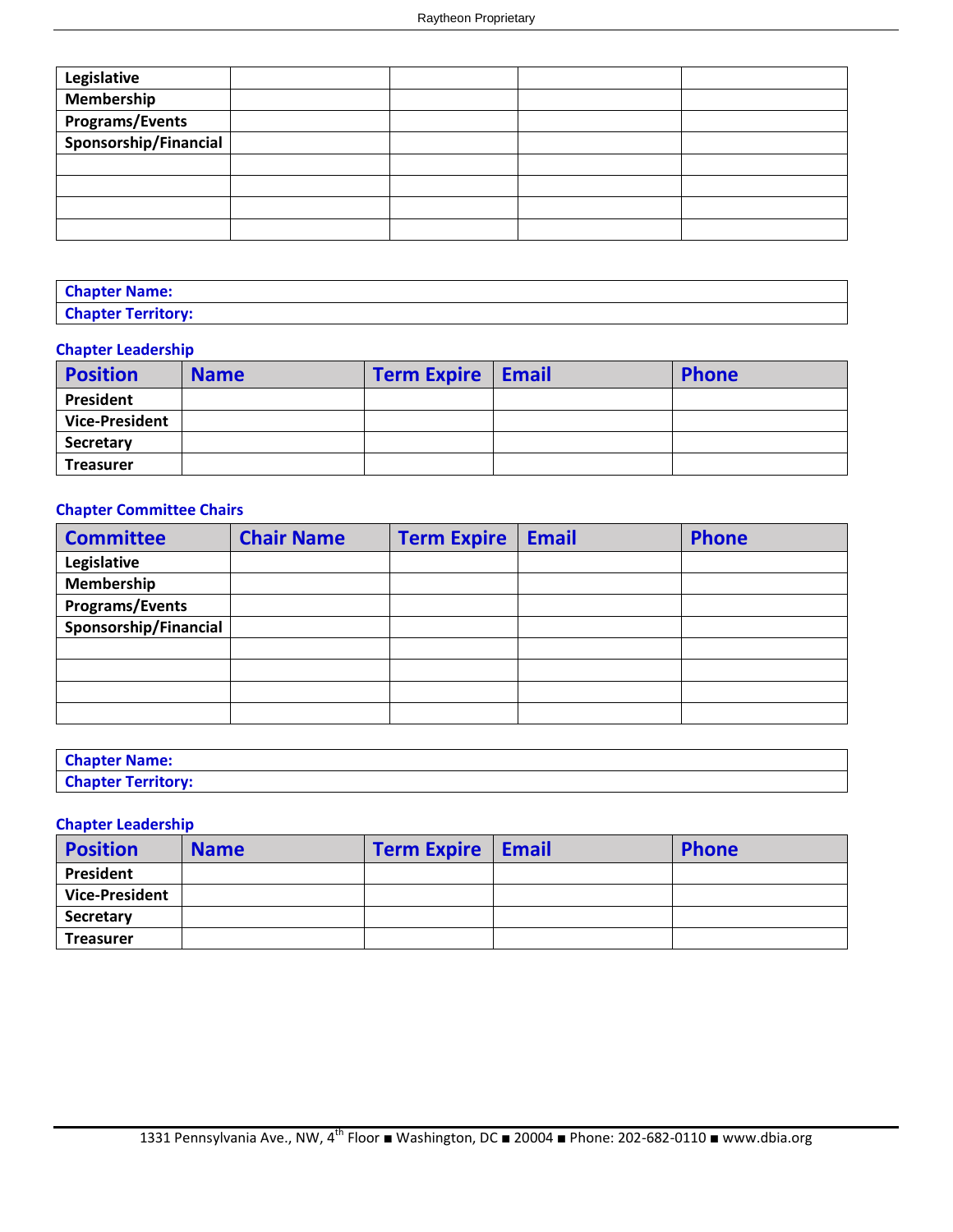#### **Chapter Committee Chairs**

| <b>Committee</b>       | <b>Chair Name</b> | <b>Term Expire</b> | <b>Email</b> | <b>Phone</b> |
|------------------------|-------------------|--------------------|--------------|--------------|
| Legislative            |                   |                    |              |              |
| Membership             |                   |                    |              |              |
| <b>Programs/Events</b> |                   |                    |              |              |
| Sponsorship/Financial  |                   |                    |              |              |
|                        |                   |                    |              |              |
|                        |                   |                    |              |              |
|                        |                   |                    |              |              |
|                        |                   |                    |              |              |